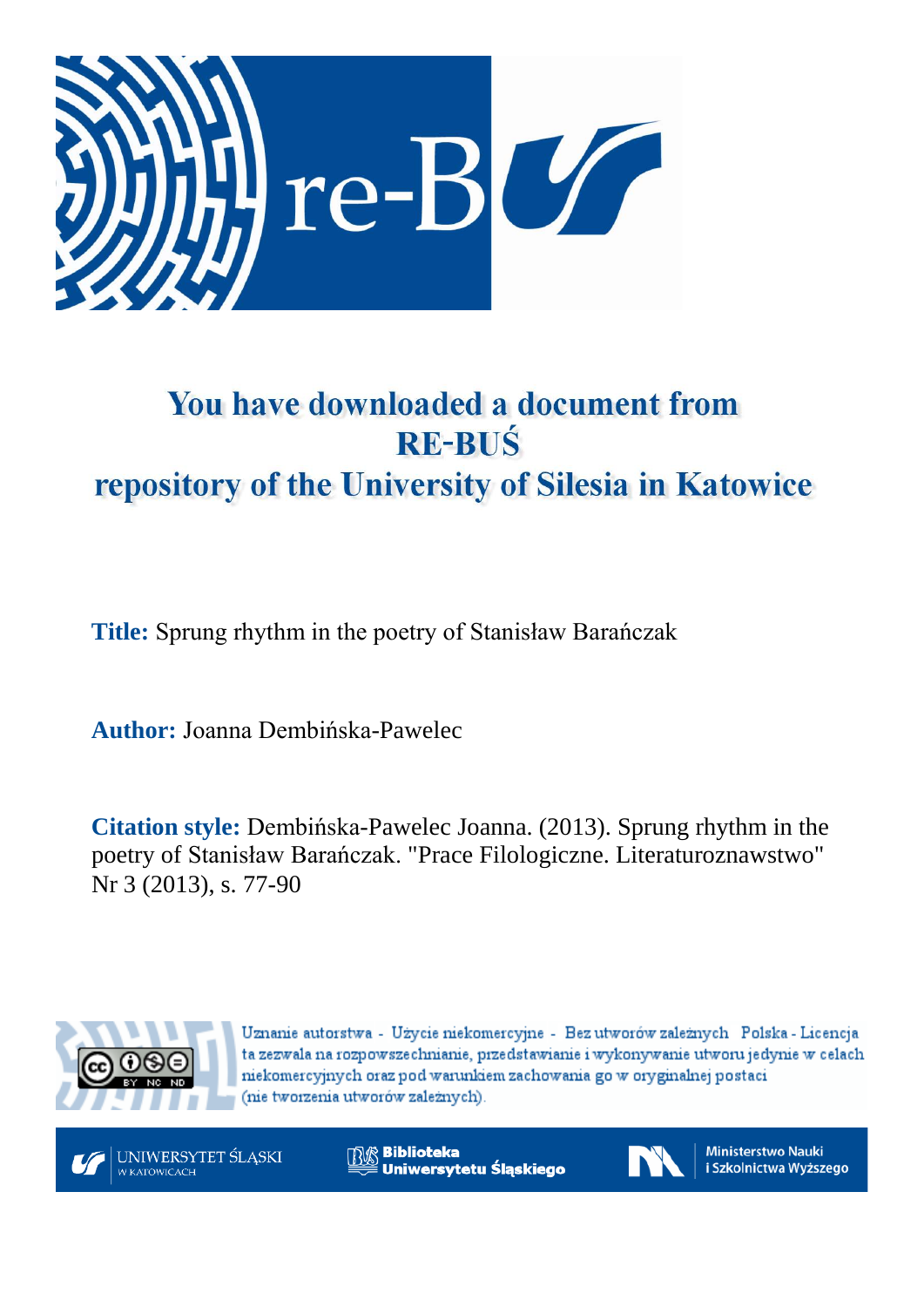Warszawa 2013 **ISSUE 3(6). PART 1, 77-90** 

JOANNA DEMBIŃSKA-PAWELEC Ireneusz Opacki Institute of Polish Literature University of Silesia, Katowice

# SPRUNG RHYTHM IN THE POETRY OF STANISŁAW BARAŃCZAK

**Keywords: poetry, sprung rhythm, S. Barańczak, G.M. Hopkins, translation Słowa kluczowe: poezja,** *sprung rhythm***, S. Barańczak, G.M. Hopkins, przekład**

Stanisław Barańczak is a poet who considers the issue of poetic rhythm to be one of the most important factors with regard to poetic creativity.<sup>1</sup> In his essay "On writing poems," explaining the arcana of artistic technique, Barańczak wrote: "Hence, all the rhymes, r h y t h m s, metaphors, and wordplays. These are just various ways to structure the mumble of the world into a meaningful order, for setting the torrents of its chaotic diction on a directed and reasonable course" (Barańczak 1996: 154, spacing by J.D.-P.). In an interview with Krzysztof Biedrzycki the poet claimed that the rhythmic modulation in a poem allows the shaping of "an indispensable and inalienable" form of poetic utterance (Barańczak 1993: 11-36). Barańczak highlighted this also in his interpretation of Czesław Miłosz's poem "The Dawns." As he pointed out, the "hypnotic rhythm" in this poem was related to the inner dynamics of the narrative representation, as well as to the existential tragedy. He wrote: "Whenever I read it anew, [...] it is still breathing with the same tattered but thrilling rhythm" (Barańczak 1990: 17-28). In an essay about Josif Brodsky's work Barańczak emphasized the exceptional role of lyrical creation. He was convinced that the poetic "power over language is nothing but a form of respect for the rhythm of life and the rhythm of human history − contained in language" (Barańczak 1990: 132-138). Barańczak found a similar connection between poetic rhythm, existential experience and the dynamics of life in the poetry of Gerard Manley Hopkins.

 $1$  The subject of rhythm in S. Barańczak's works (however with no reference to G.M. Hopkins's idea of sprung rhythm) was discussed in the chapter of my book entitled: *Stanisław Barańczak* − *Unique rhythm of a poem*. See: Dembińska-Pawelec 2010: 389-435.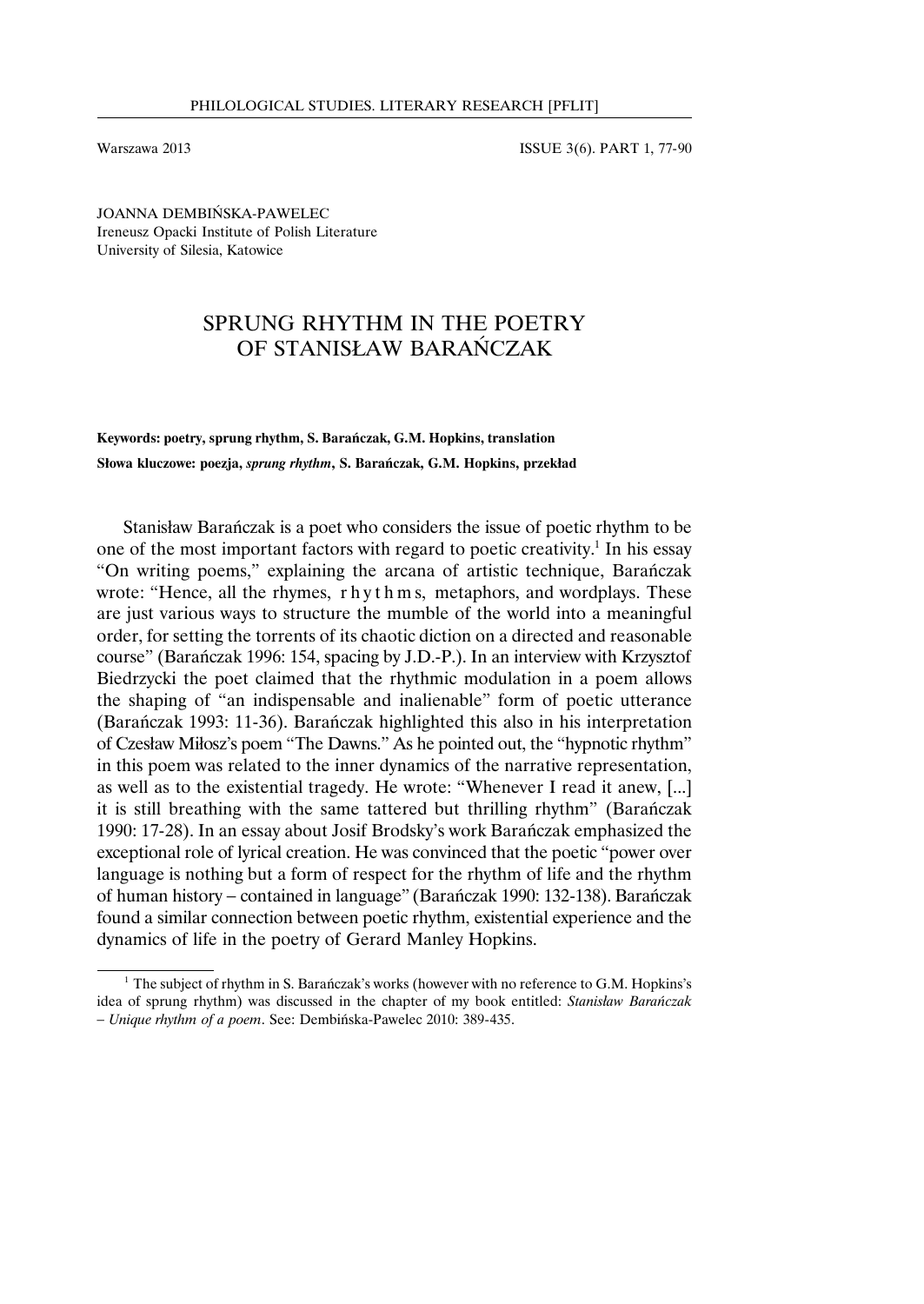Barańczak translated Hopkins's poems in the late 1970s, at a time when he was an active member of the opposition, which led to many reprisals, including his dismissal, surveillance and arrest, as well as to the censorship of his work and the impossibility of its publication within Poland. For him it was, as he said, "quite a nasty time, without any faint hope" (Barańczak 1993: 114). "I was dismissed from the University of Poznań − he said in an interview − and I spent a good while at home  $\left[\ldots\right]$  dividing my time between seeing  $KOR<sup>2</sup>$  interrogators, changing my newborn daughter's diapers and − during the breaks − writing my own poems and translating foreign poetry" (Barańczak 1993: 38). During this time Barańczak translated the poems of various 17<sup>th</sup>-century poets, for example, the work of John Donne, George Herbert, Andrew Marvell and Robert Herrick, as well as the poetry of Gerard Manley Hopkins.

Thus, Barańczak translated Hopkins's poems in very unusual circumstances at a time of national crisis. Indeed, in his memory the work of this  $19<sup>th</sup>$ -century English poet is permanently associated with those circumstances. In an interview with Michał Okoński and Adam Szostkiewicz, when looking back on the 1970s, Barańczak said:

My attitude towards Hopkins is particular, because I was translating his poetry in the most bizarre conditions. I translated one of his poems, Peace, during the hunger strike in May 1977 in the church on Piwna Street. Even before, just after KOR was formed and started its work, in the fall 1976, I used to take a volume of Hopkins's poetry to interrogations. I arrived punctually and, of course, I was told to wait for an officer, which meant waiting for a very long time (a well-known psychological method). In order to make the wait seem shorter I read − for example − the sonnet "Hurrahing in Harvest" (Barańczak, 1994; 13).

The existential, political, and social circumstances, and at the same time the conditions in which he wrote and translated, became intermingled and interconnected within the extraordinary story of the author of *I know it's not right*. In an interview with Maciej Zięba OP, Barańczak thoughtfully said:

Recalling those days now, it strikes me that when I was writing my own poems about the trivial facts of life in the PRL,<sup>3</sup> about the housing estates made of concrete and about the queues for meat, simultaneously − as a translator − I was interested in [...] a "metaphysical" Englishmen. Apparently this was not so far-removed from my own experiences in that period, experiences embracing the full gamut: from rage − when pork shoulder ran out in a shop or when the heating was shut down in a block of flats – through my social or political activity, to my inner conversations with God about the meaning of life (Barańczak 1993: 38).

Despite his political and existential experiences, the texts of certain seventeenthcentury poets and the work of G.M. Hopkins, both translated at that time by Barańczak, somewhat paradoxically sensitized him to metaphysical issues.

<sup>2</sup> KOR is Komitet Obrony Robotników, Workers' Defence Committee (established 1976).

<sup>&</sup>lt;sup>3</sup> PRL is Polska Rzeczpospolita Ludowa, the Polish People's Republic (1944-1989).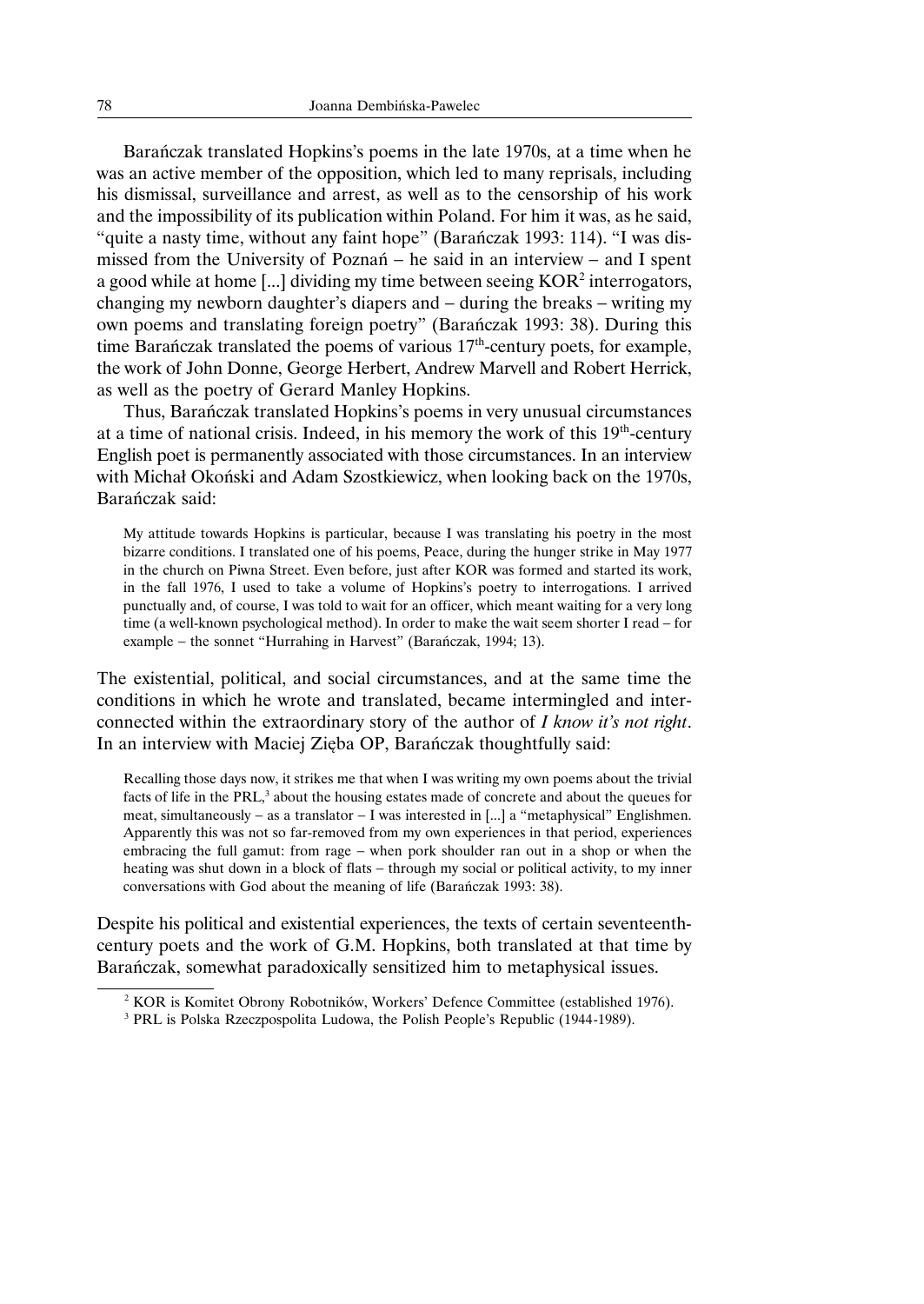Hopkins's *Selected Poems*, a volume prepared by Barańczak, was published in 1981 at the time of the *Solidarity* movement when censorship was suspended (Hopkins 1981). A new edition of this book, including an additional seven works, entitled *33 poems*, came out in 1992 as part of the *Library of the English-Language Poets* series, which was compiled by Barańczak (Hopkins 1992). The poet has also written several papers which describe G.M. Hopkins, both the poet as well as the man.

For Barańczak, translating Hopkins was an opportunity to discover not only Hopkins's philosophical and religious poetry but also his idea of sprung rhythm. Derek Attridge wrote that Hopkins "was developing his own idiosyncratic metrical mode" (Attridge 2006: 169). This unusual rhythmical form that preceded the time of free verse became, for Barańczak, an extremely interesting translation issue. He even suspected that Hopkins "to some extent *had to* invent his own versification and rhythmical system: none of the traditional systems would have been able to carry the burden of the spiritual experience which the poet tried to create within the words and sentences" (Barańczak 1992a: 309-310).

Philip Hobsbaum explained Hopkins's idea of rhythm as follows:

Sprung rhythm was measured by feet of from one to four syllables, and for particular effects any number of light syllables might be used. The lightest of these could be termed outrides, which were virtually weightless syllables added to a given foot. These need not be counted in the scansion, on the grounds that the weight of stress would be almost negligible (Hobsbaum 2007: 53).

Stanisław Barańczak also addressed the phenomenon of this rhythmical modulation, which was freed from regularity: "Hopkins recommended reading the poems written in this rhythm aloud, so that the 'exploding' impacts of the stress and the ecstatic pace of the acceleration in the places where a few unstressed syllables were concentrated could be heard more clearly" (Barańczak 1992b: 19).

Derek Attridge, interested in the phenomenon of the doubled perception of sprung rhythm, wrote that in Hopkins's poems "there are two levels of structure simultaneously perceived by the reader; [...] what we are aware of in reading a metrical line is an onward movement which at times approaches a marked regularity and at times departs from it, constantly arousing and thwarting rhythmic expectations" (Attridge 1982: 17-18). According to Barańczak, metrical looseness gained through the random number of syllables within the limits of particular metric feet, as well as the occurrence of the opposite tendencies, namely verse freedom yet at the same time its regularity, determined the unique character of Hopkins's poetry.Writing about sprung rhythm Barańczak remarked that "this rhythm is dynamic, rough, dramatic. It confronts the idea of regularity [...] with increased irregularity and freedom, leading to a specific tension with great possibilities to modulate and intensify" (Barańczak 1990: 175).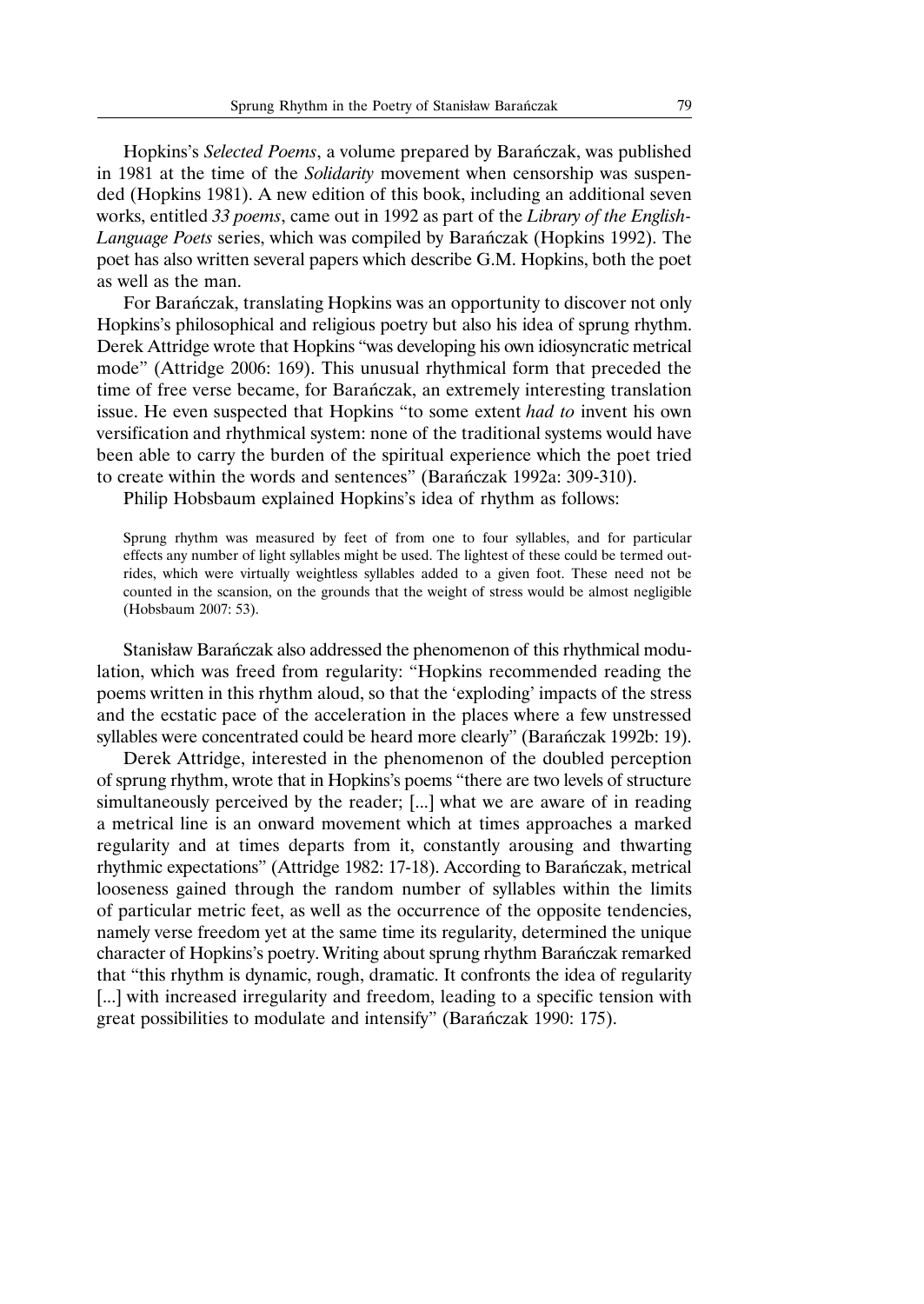For Hopkins, the motivation behind these two levels of structure simultaneously perceived was a reference to the *counterpoint* concept. In a letter to Richard Watson Dixon, he explained it as follows: "each line [...] has two different coexisting scansions" (Hopkins 1972: 61). Derek Attridge commented on this poetic measure in the following way: "Hopkins's influential borrowing of the term 'counterpoint' from music, [...] gives the erroneous impression that the double structure is the equivalent of two voices in a polyphonic composition, each clearly perceptible, and each with a distinct character of its own" (Attridge 1982: 17). The author of *Poetic Rhythm* placed this double tendency at the centre of how poetic language was traditionally understood. However, in his analysis of Hopkins's poetry Philip Hobsbaum was willing to perceive its musical relations. He wrote: "if a reading is rehearsed, the chorus will be found to make sense rhythmically and indeed to be an engaging form of song-lyric. [...] It is, in fact, an attractive set of echo effects" (Hobsbaum 2007: 55-56). When Stanisław Barańczak referred to the notations in Hopkins's works which made them similar to a musical score, he stressed at the same time the fact that it is not poetry of harmony, but poetry of variational alterations shaped by sprung rhythm. "This musical, dramatic nature of the rhythm he wrote is, similarly to other rhetorical devices with an analogous function, not only a goal in itself: it is also a peculiar poetic reflection of the philosophical concept of human fate, spread between the poles of ecstasy and despair, happiness and suffering" (Barańczak 1990: 176).

The form of Hopkins's works, which is based on double versification and constructed according to the rule that incorporates irregular and variable numbers of syllables as well as a constant number of stresses in a verse, is in fact similar to the Polish tradition of an accentual long-line system, stemming from Mickiewicz's poetry (Dłuska 1978; Dobrzyńska and Kopczyńska 1979). It is to this kind of accentual verse that Barańczak referred in his translations, thus emphasizing a fundamental difference between the English and Polish realizations. The translator of Hopkins perceived the difference in the dramatic nature of the versification, so typical of these poems, and in the disproportionally greater − in comparison with Polish poetry − variety of adjacent feet structures, which contain between one and several syllables. This intensified impression of irregularity was restrained by the arbitrary choice of stress location. Perhaps this is why, according to Barańczak, sprung rhythm is "rough," is a rhythm of "tempestuous emotions" (Barańczak 1992b: 19), of the "poet's heart throbbing irregularly" (Barańczak 1992a: 310).

We could question whether the experience of translating Hopkins's works, as well as commenting on his poetry and sprung rhythm, have influenced Barańczak's own artistic output.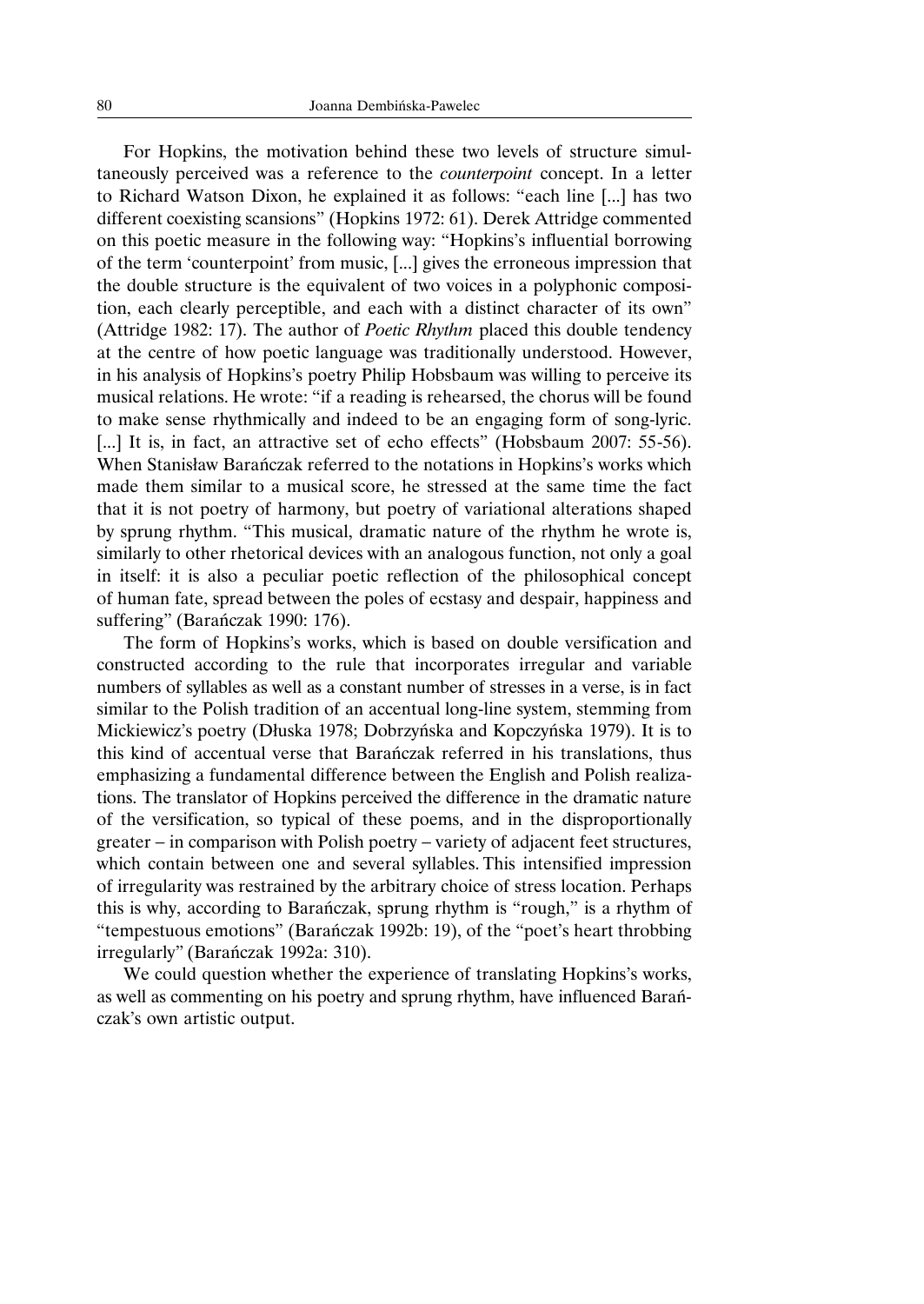It is Jerzy Kwiatkowski's opinion that Barańczak is "a virtuoso of wordplay," a "manneristic conceptualist," "one of the most artistic contemporary poets," a "creator of sophisticated compositions" (Kwiatkowski 1995: 340). In his artistic achievements the richness of the entire Polish tradition of verse, both ancient and modern, is reflected. He used syllabic and accentual-syllabic verse, as well as sophisticated irregular patterns of versification. The detailed calculations made by Małgorzata Szulc Packalén demonstrate that he often used long verses (especially of thirteen syllables) (Szulc Packalén 1987). However, being a poet of the so-called New Wave in Polish poetry he is well-known first and foremost as an author of non-metrical poems with asyntactic endings to the lines (Pawelec 1994: 124-138). The linear diversity of the text outline and the application of the semantic functions of exaggeration and verse confines were measures used by Barańczak in his free verse (Sadowski 2004: 77-79, 93-94). Among such poems examples of the so-called *anti-verse*, as defined by Maria Dłuska, can also be found (Dłuska 1978: 328-333).

The rule that confronts regularity with irregularity, which can be observed in Hopkins's poetry and was described by Barańczak, is the most recognizable feature of his own work, even from the earliest days, i.e. long before Barańczak encountered the texts of the 19<sup>th</sup>-century English poet. This rule is most noticeable in the impressive cycle of "broken sonnets," from the *Facial Corrections* volume (1968).4 Likewise, it is present in the sestinas, madrigals and villanelle, written in "loose-line" form.<sup>5</sup>

Amidst all the variety of poetic forms, traces of the fascination with Hopkins's poetry, as well as the impact of the idea of sprung rhythm can also be detected. In 1980, shortly before Hopkins's *Selected Poems* were published, a new poetry book by Stanisław Barańczak came out. It was entitled *Triptych with Concrete, Fatigue and Snow*. It is interesting to note that the poems included in this volume have much in common with the works of the English poet with respect to the poetic form. In the first place, the verses are based on feet patterns, which is rare in Barańczak's poetry, but the Polish poet had by then encountered this kind of verse in Hopkins texts that he was translating.

In *Winter Diary*, a part of the *Triptych with Concrete, Fatigue and Snow* volume, there are four elegies preceded by a motto "What if this present were the world's last night?" It was taken from a poem by John Donne, who is considered to be a precursor to Hopkins as Donne's poetic rhythm became an inspiration for the creation of sprung rhythm two centuries later.<sup>6</sup>

<sup>4</sup> On the subject of Barańczak's "broken sonnets" cycle see: Pawelec 1992: 33-38.

<sup>5</sup> On the subject of Barańczak's villanelle see: Dembińska-Pawelec 2006.

<sup>6</sup> Similarities between the poetic rhythms of Donne's and Hopkins's poetry were demonstrated by P. Hobsbaum in his work, see: Hobsbaum 2007: 57-60.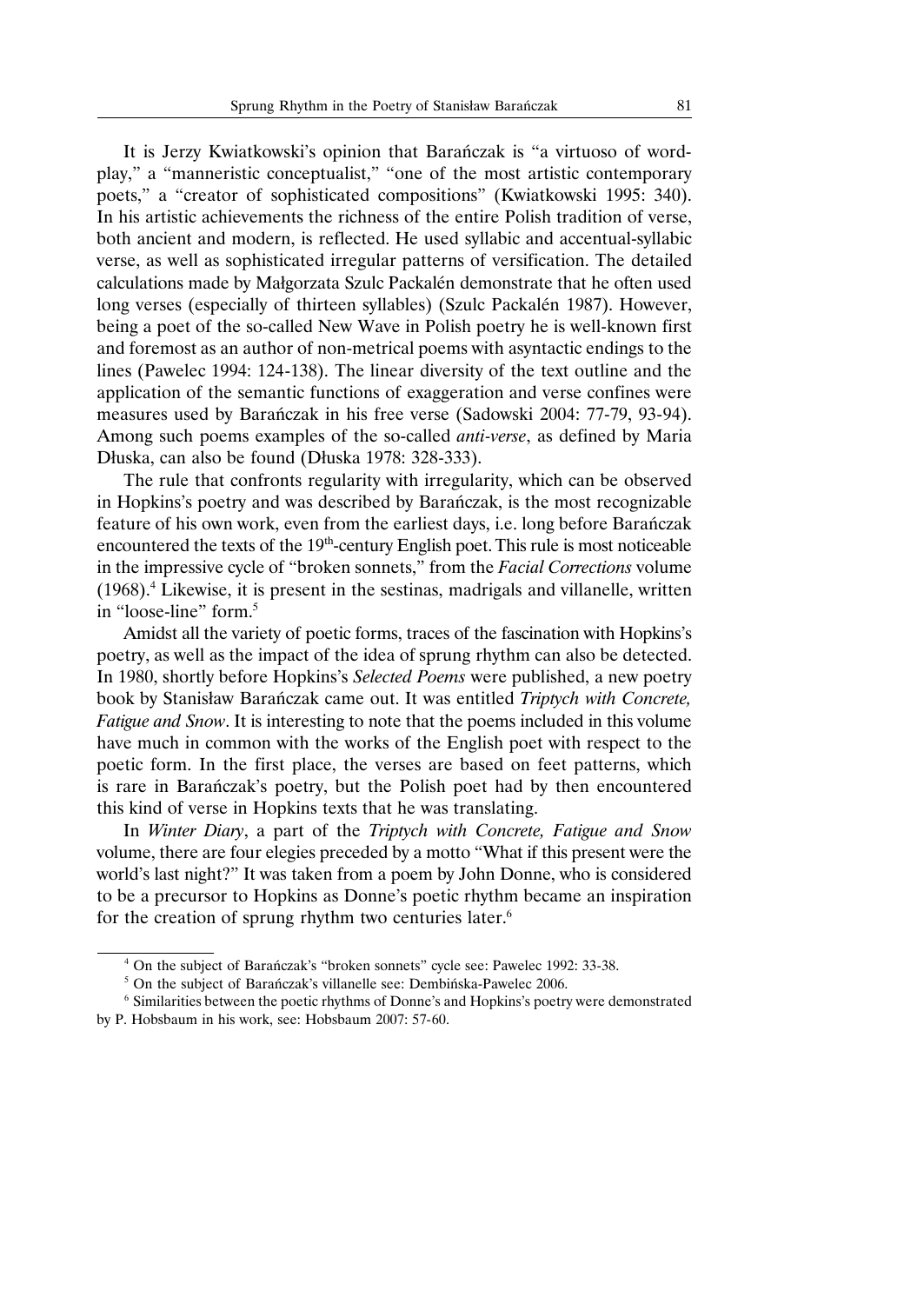"11.01.79: The first elegy, early winter," the opening poem of the cycle by Barańczak, is an interesting example, since it was written in accentual verse with six stresses, which proves the undoubted impact of the sprung rhythm concept on Barańczak's artistic activity. Here is the initial fragment of the poem:

/ ∪ ∪ | / ∪ |/ ∪ | ∪ ∪ / ∪ | ∪ / ∪ | ∪ / ∪ Zima nas nie zaskoczy. Nas zmarzniętych, zmartwionych zawczasu, ∪ ∪ / ∪ | ∪ / ∪|∪ / ∪ | ∪ ∪ / ∪|∪ / ∪ |∪ / dmuchających na zimny październik, żeby prędzej już sparzył nas mróz. ∪ / ∪ | / ∪ ∪| / ∪ | ∪ / ∪| / ∪ ∪| / Kto w wietrznym śnie tutaj wyrósł, kto w wieczny śnieg tutaj wrósł, ∪ ∪ / ∪| / ∪ ∪ | / ∪ temu lato, zawsze zbyt krótkie [...] ("1.11.79: Elegia pierwsza, przedzimowa," Barańczak 1997: 185)<sup>7</sup>

This elegy is a parabolic tale about one community's existential situation (certain traits of the Polish society that existed in the decadent phase of the 1970s can be clearly seen). Krzysztof Biedrzycki wrote that, "the winter which freezes the country becomes a symbol of the hopeless (political? existential?) situation that forces people to adapt and to give up their dreams" (Biedrzycki 1995: 34). Dariusz Pawelec remarked that "a picture of winter in Barańczak's elegy was united with a picture of death into one poetic vision" (Pawelec 1992: 104). "Zima nas nie zaskoczy" ("The winter will not surprise us") − a phrase which returns several times in this poem – was not an expression of optimistic faith, but instead became a testimony to the sense of defeat, resignation, even acceptance of failure (Dembińska-Pawelec 1999: 37-52).

In the Polish tradition of poetry, accentual verse with a six-stress line was derived from the so-called Polish hexameter. Maria Dłuska listed its numerous advantages:

Determined with regard to intonation, bound only by the number of stresses, but not limited syllabically, in its most fundamental form it already gives a broad and convenient framework, which includes all the meaning with ease, and the flow of the language current is free within these confines. [...] This verse seems to be ideal for poems requiring a long breath (Dłuska 1978: 291).

Therefore, the accentual verse that Barańczak encountered while translating Hopkins became − to some extent − a vehicle for his own lyrical voice. The rhythm of the accentual verse with six stresses proved to be the most appropriate

<sup>7</sup> The winter will not surprise us. Us − frozen, worried beforehand,

blowing on the cold October, so that frost will not burn us anymore.

He who grew up in a windy sleep here, he who grew into a perpetual snow here,

for him − the summer is always too short [...] (trans. MS)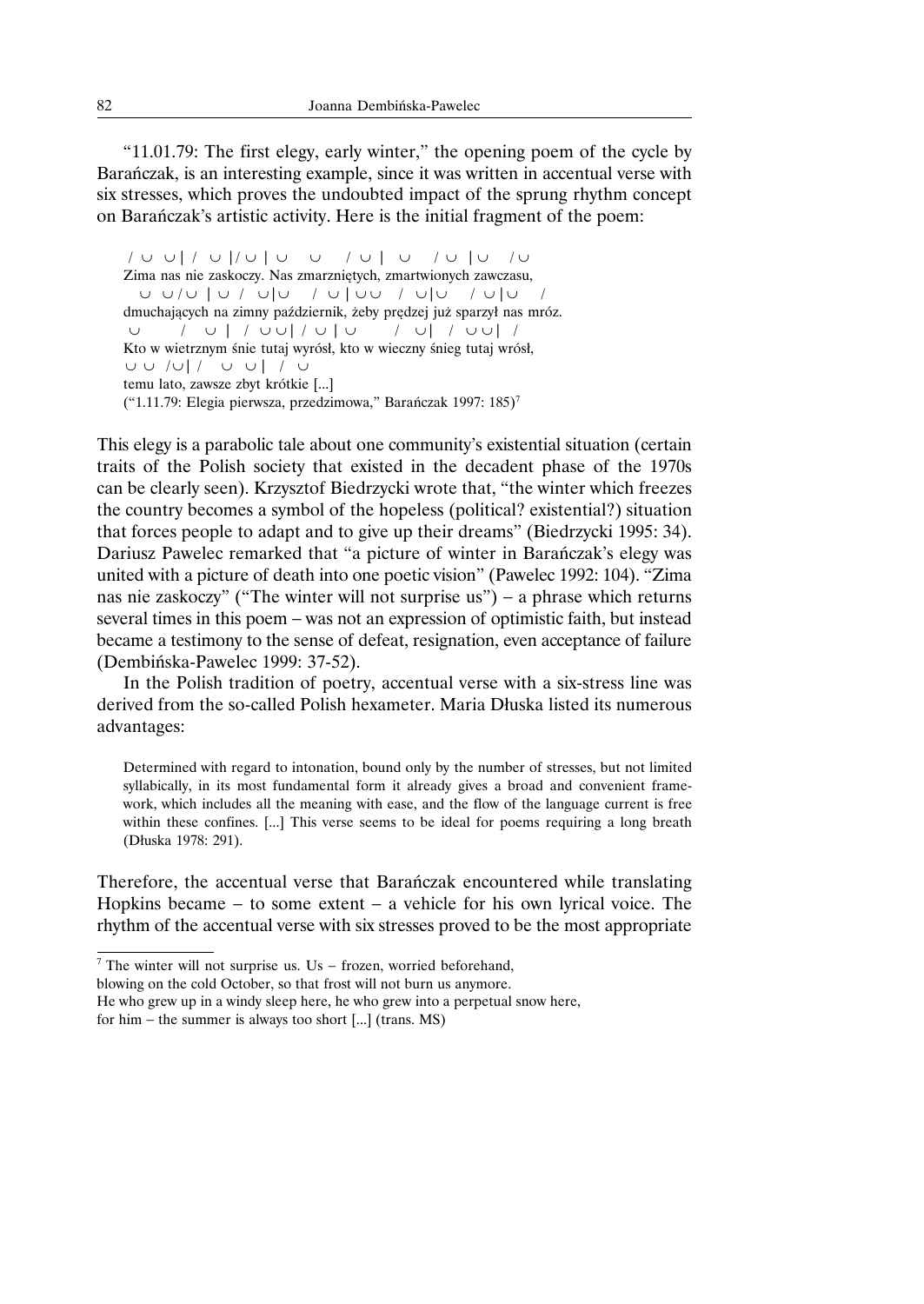measure to express emotions which oscillated between hope, a sense of doubt and resignation.

It should not be forgotten that the choice of rhythmical pattern was also motivated by tradition − since ancient elegies were written in hexameter and pentameter. However, the rhythmical order of "The first elegy, early winter" is not only a reference to the elegiac tradition, as most of all it seems to be paying homage to Hopkins. This is easily observed in the verses where the metrical units are characterized by a large number of syllables. Let us analyze the following example:

skrywa przed czasem szarość, niejasność, brud; a mróz trzyma ("1.11.79: Elegia pierwsza, przedzimowa," Barańczak 1997: 185)<sup>8</sup>

This verse's metrical pattern can be shown as follows:

```
/ ∪ | ∪ / ∪ | / ∪ | ∪ / ∪ |/| ∪ ∪ / ∪
```
The expression "a mróz trzyma" ("and the frost still lasts") at the end of the line must be said at a strong but fast pace and so it disturbs the elegiac rhythm. This foot of four syllables follows a very short − almost broken of − syllable "brud" ("dirt"). These two feet, one after another, form a dynamic leap, "brud; a mróz trzyma," which can be treated as an interference, an instability, a disturbance of the elegiac rhythm. There are many similar verses in "The first elegy, early winter," in which the feet are simultaneously prolonged and contracted to one syllable. Their presence gives the impression of an articulatory pause, which limits the fluency. The following couplet is also interesting:

Nam, zawczasu zmartwionym, za życia zmartwiałym, szron skroń bieli przed terminem; a śnieg jak schludny schron ("1.11.79: Elegia pierwsza, przedzimowa," Barańczak 1997: 185)<sup>9</sup>

/ | ∪ / ∪ | ∪ / ∪ | ∪ / ∪ | ∪ / ∪ | / /|/ ∪ | ∪ ∪ / ∪ | ∪ / | ∪ / ∪ | /

A sequence of short units constructed of one stressed syllable, additionally strengthened by enjambment, segments the utterance, breaks it up and atomizes it, and as a result disturbs the continuity of the elegiac rhythm.

In *Triptych with Concrete, Fatigue and Snow*, apart from the elegy cycle there is also a cycle of poems collectively entitled *Snow*. One, "4.2.80: Snow V" is also written in accentual verse with six units:

<sup>8</sup> It conceals grey, vagueness, dirt from time; and the frost still lasts (trans. MS)

<sup>9</sup> We − worried beforehand, freeze alive, the hoarfrost

paints our temple white before a deadline; and the snow is like a neat shelter (trans. MS)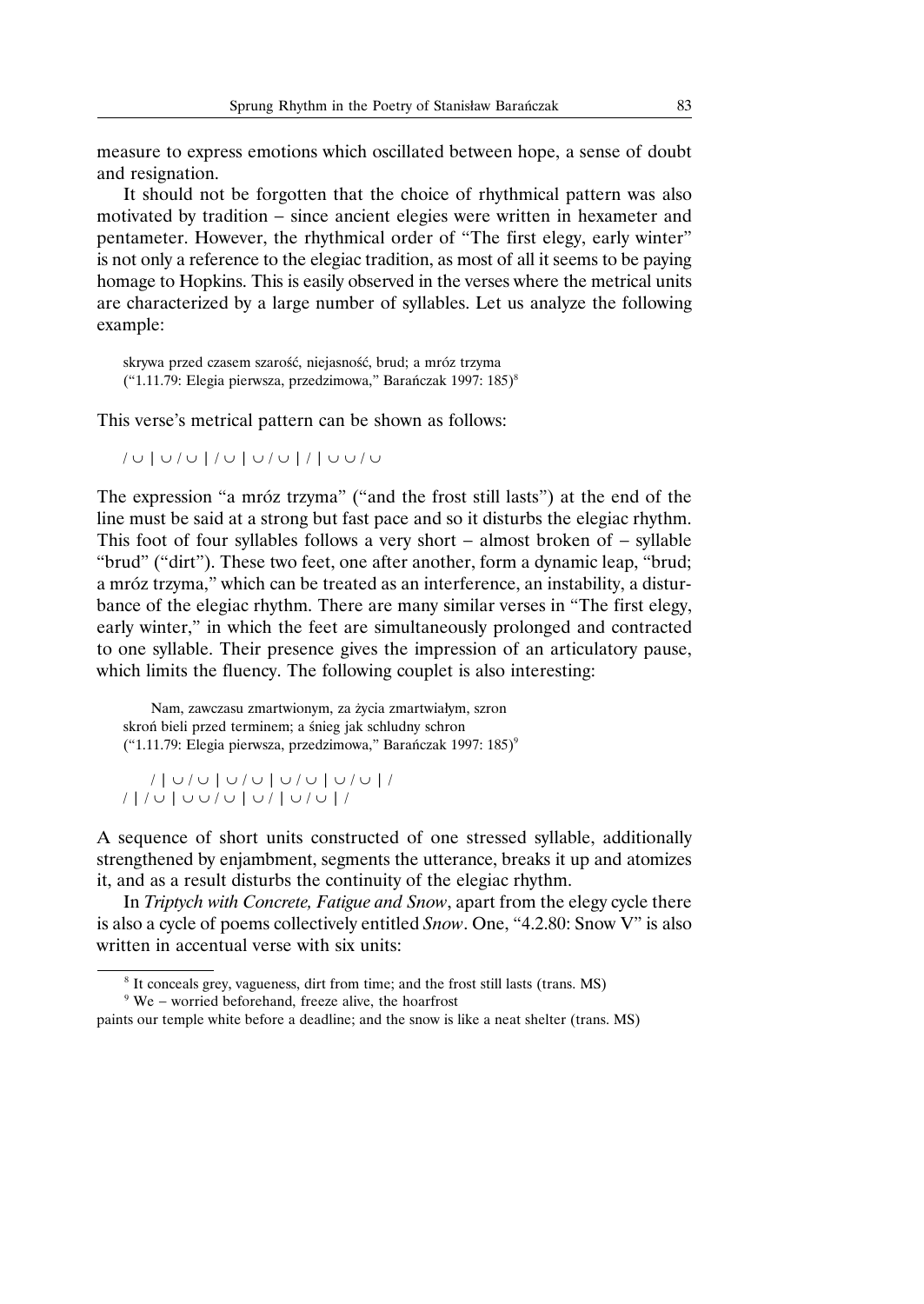Milczkiem opadający, chyłkiem bielący się śniegu, cóż w lutym, za oknem, nad ranem może być w tobie jasnego

bardziej niż to, że trzeba pod kołdrą jedną i ciepłą objąć się, spleść ze sobą obydwa sny, nim uciekną ("4.2.80: Śnieg V," Barańczak 1997: 211)<sup>10</sup>

/ ∪ | (/) ∪ ∪ | / ∪ | / ∪ | ∪ / ∪ ∪ | / ∪ ∪ / ∪ | ∪ / ∪ | ∪ / ∪ | / ∪ | ∪ / ∪ | ∪ / ∪ / ∪ | ∪ / | ∪ / ∪ | ∪ / ∪ | / ∪ | ∪ / ∪ / ∪ ∪ |/| ∪ / ∪ | ∪ / ∪ |/| ∪ ∪ / ∪

The poem describes an experience of love and the sexual act between two lovers woken by a winter dawn when the snow is drifting against the window. The last line, containing a short unit of one syllable: "spleść" ("splice"), "sny" ("dreams"), shapes a rough rhythmical course, stopped, broken off − just like the dream interrupted by the awakening and a noise from behind a wall. The alternating rhythm of this poem matches the situation described, as well as the increase in the erotic experience:

ten chłód nagi, wilgotny, przed którym tylko nagie, wilgotne ciepło chroni − i to, co zrywa się nagle,

dwoiste, jednolite, zdławione, nie do zniesienia, wzbijające się z krzykiem, jawne i mroczne jak ziemia. ("4.2.80: Śnieg V," Barańczak 1997: 211)11

The initial fragment, expressed calmly, is created with disyllabic and trisyllabic units: "ten chłód; nagi; wilgotny; przed którym" ("this coldness; naked; moist; from which"). After a pause in the second verse, announced by a hyphen, the dynamics of the experience rises, which is stressed by a longer unit of four syllables: "co zrywa się;" "jednolite" ("what leaps up;" "uniform"). This increases in the next couplet, to a peak of two units of five syllables, separated by an enjambment, as in the following expressions: "nie do zniesienia;" "wzbijające się" ("unbearable;" "soaring"). The next two units are definitely shorter

more than that it is needed under a single and warm quilt to embrace each other, splice both dreams together before they escape. (trans. MS)  $11$  this naked moist coldness, from which only naked

<sup>&</sup>lt;sup>10</sup> Falling tacitly, appearing white stealthily, snow!

in February, behind the window, early in the morning what might be clear to you

moist warmth protects – and that which leaps up suddenly,

dual, uniform, quelled, unbearable, soaring with a cry, open and dark like earth. (trans. MS)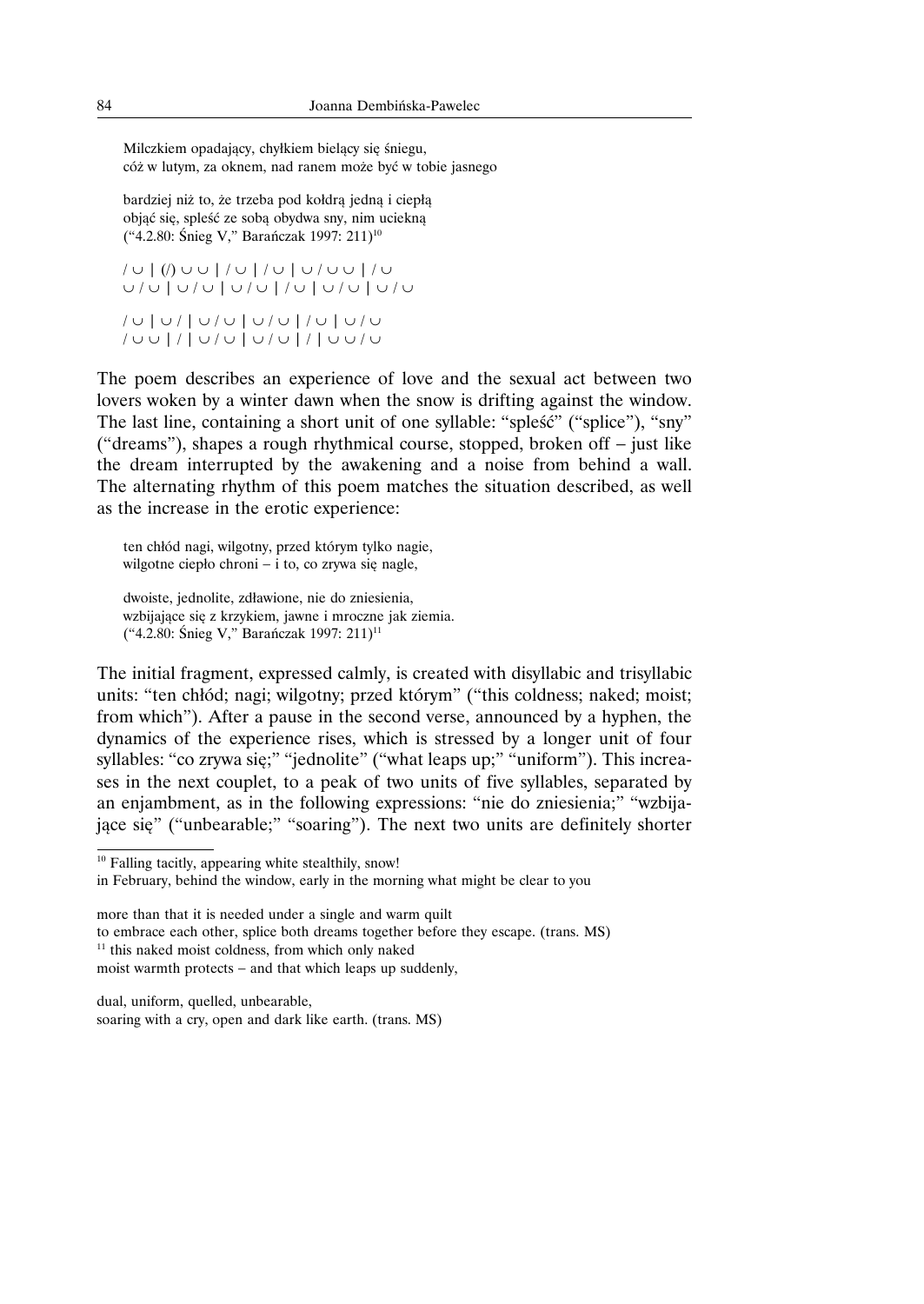and disyllabic: "z krzykiem;" "jawne" ("with a cry;" "open"). The ending is calm, with the return of a trisyllabic unit: "i mroczne;" "jak ziemia" ("and dark;" "like earth"). By alternating the number of syllables in successive units Barańczak is able to create a dynamic, evolving tension which evokes the erotic sensations.

In Barańczak's accentual poems that are discussed in this paper the co-occurrence of units containing different numbers of syllables shapes a wide-range of rhythmical patterns, which is characteristic of sprung rhythm. It is not as dramatic and rough as that seen in the work of Hopkins, because it concerns different emotions which are not so extreme in their spiritual and religious expression. In "First elegy, early winter," the tendency towards metrical stabilization is continuously confronted with the necessity to speed up, slow down or segment the text. A love song in "Snow V" demands alternating dynamic transformations. The rhythmical effect of both poems is strengthened by interlinear and interstanzaic enjambments, which force a flowing connectivity to appear in the place of the expected pause. All this means that the lyrical I's voice becomes rough, dynamized, and subordinate each time to the emotions, for it is modulated in a way that resembles sprung rhythm.

In Hopkins's poetry sprung rhythm was inextricably linked with the euphonic effects of the text. The author's aim was to create a poetic language that renders the sensual concreteness of an object or phenomenon, their individual uniqueness and their inner quality, a language which was designated *inscape* by the poet. The particular individual property of an object was extracted and emphasized by Hopkins, within the individual shape of a lyrical utterance based − above all − upon the sounds of poetic language and word formation. Barańczak described Hopkins's poetic philosophy as follows:

If sensory cognition of what is particular, individual, self-contained is in the foreground for intellect, if every object allows us to see the *inscape* in it [...] − in this case the poem's language [...] it must be characterized by an analogous drive towards concreteness and the uniqueness of naming (Barańczak 1992b: 13).

Hopkins applied the means of verse instrumentation to obtain these values in poetic language. The following means seem to be the most characteristic: onomatopoeia clusters, alliteration sequences, echolalia, internal rhymes and − last but not least − numerous paronomasias. The sound proximity of words formed in this way was meant to suggest semantic proximity, mutual relations and a unity of meaning. As Barańczak explained, Hopkins "wraps the words together and forces us to see a certain hidden necessity, a certain deeper similarity or relations in their connection" (Barańczak 1992b: 17).

It seems that Hopkins's philosophy regarding poetic language influenced Barańczak's work to a considerable extent. His poetry was permeated with such linguistic tendencies from the very beginning, but it was in the late 1970s that the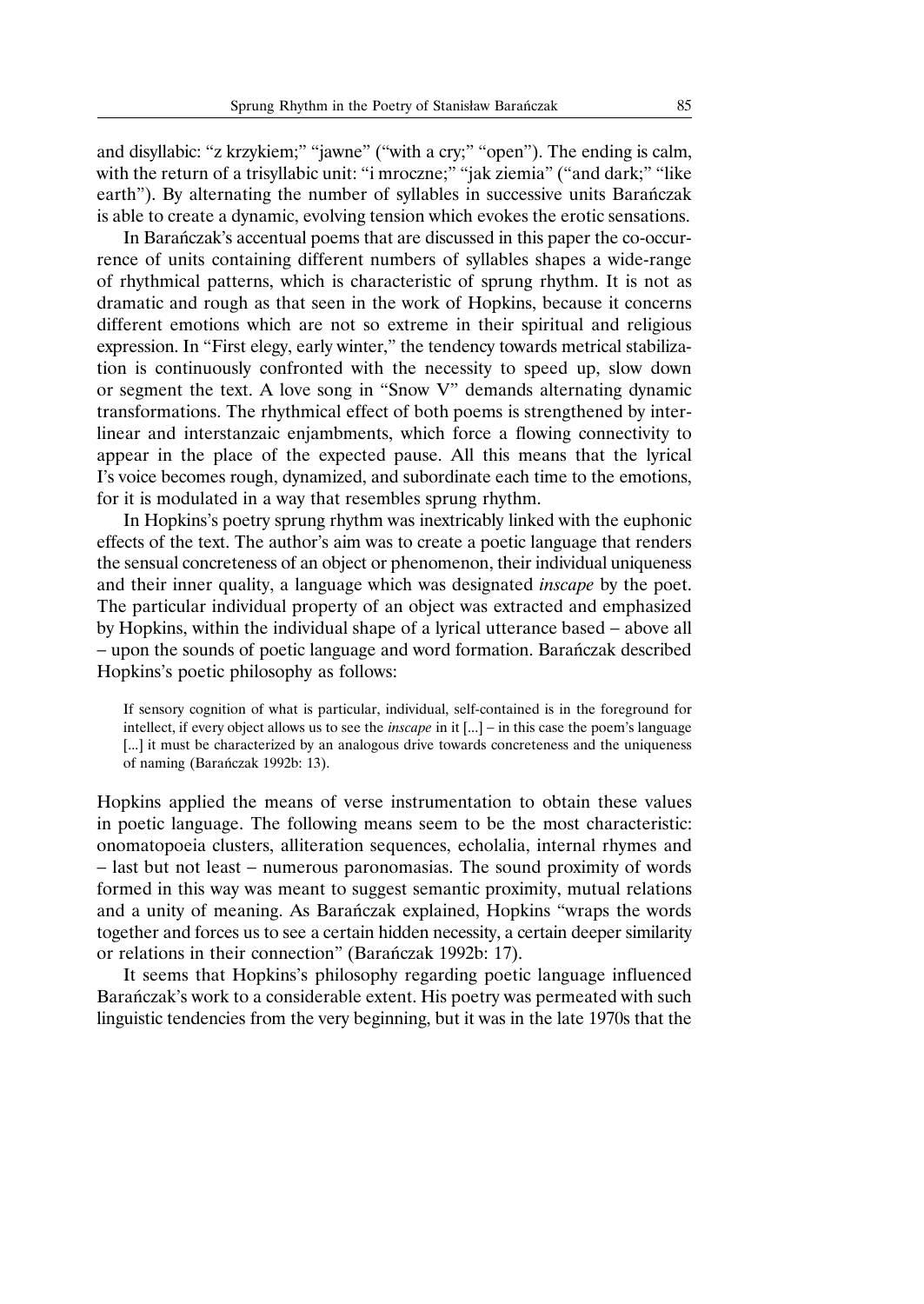author of *I know it's not right* intensified the euphonic effects in his own texts, filling them with chains of alliterations and instrumentations, to create chains of paronomasias, paronyms, equivoques and anagrams. The poem "Tłum, który tłumi i tłumaczy" ("The crowd that restrains and translates") remains one of the most famous examples of his work that is based on a play on paronomasias and anagrams:

**Tłum**, który **tłum**i i **tłum**aczy; s**tł**oczony w autobusach i tunelach, **tłum**i słabiutkie tętno sensu, stukające w czaszce, ale który **tłum**aczy ten ulotny puls na nieodwołalną mowę swej **tłum**nej samotności; [...] I, niewy**tłum**aczalny, jest wy**tłum**aczony. ("Tłum, który tłumi i tłumaczy," Barańczak 1997: 167)<sup>12</sup>

A paronomastic sequence − "tłum," "tłumi," "tłumaczy" ("crowd," "restrains," "translates") − forms a web of mutual relations, namely verbal, sound and meaning, within the limits of the whole poem. In the last verse this entangled progression leads to a forceful line expressed through the wordplays: "niewy**tłum**aczalny" − "wy**tłum**aczony" ("untranslatable" − "translated"). In the Polish language this poem's key word − "**tłum**" ("crowd") − is contained within both of these words, which are here confronted in an oppositonal and oxymoronical, and at the same time paradoxical, manner.

When Barańczak described Hopkins's concept of poetic language, he initially stressed the significance of echolalia, alliteration and paronomasia as far as the euphonic level of a text is concerned. He also observed that an accumulation of these means has "a structural effect, because the relation of sound similarity exposes certain patterns in the poem's verbal matter, and thus it outlines the text's inner architecture more clearly" (Barańczak 1990: 174). This rule, adopted from Hopkins's poetry, is also evident in Barańczak's "Tłum, który tłumi i tłumaczy." Within the limits of this poem the word "tłum" ("crowd") repeatedly *returns* in the form of equivoques and wordplays. Furthermore, this structural sound effect appears in many other works by Barańczak, and it shapes their sophisticated architectural form.

crowded on the buses, in the tunnels, it restrains

a faint pulse of the sense, knocking inside the skull,

but it translates this ephemeral pulse

into an irrevocable idiom

[...]

<sup>&</sup>lt;sup>12</sup> The crowd that restrains and translates,

of its populated loneliness

And, untranslatable, is translated. (trans. MS)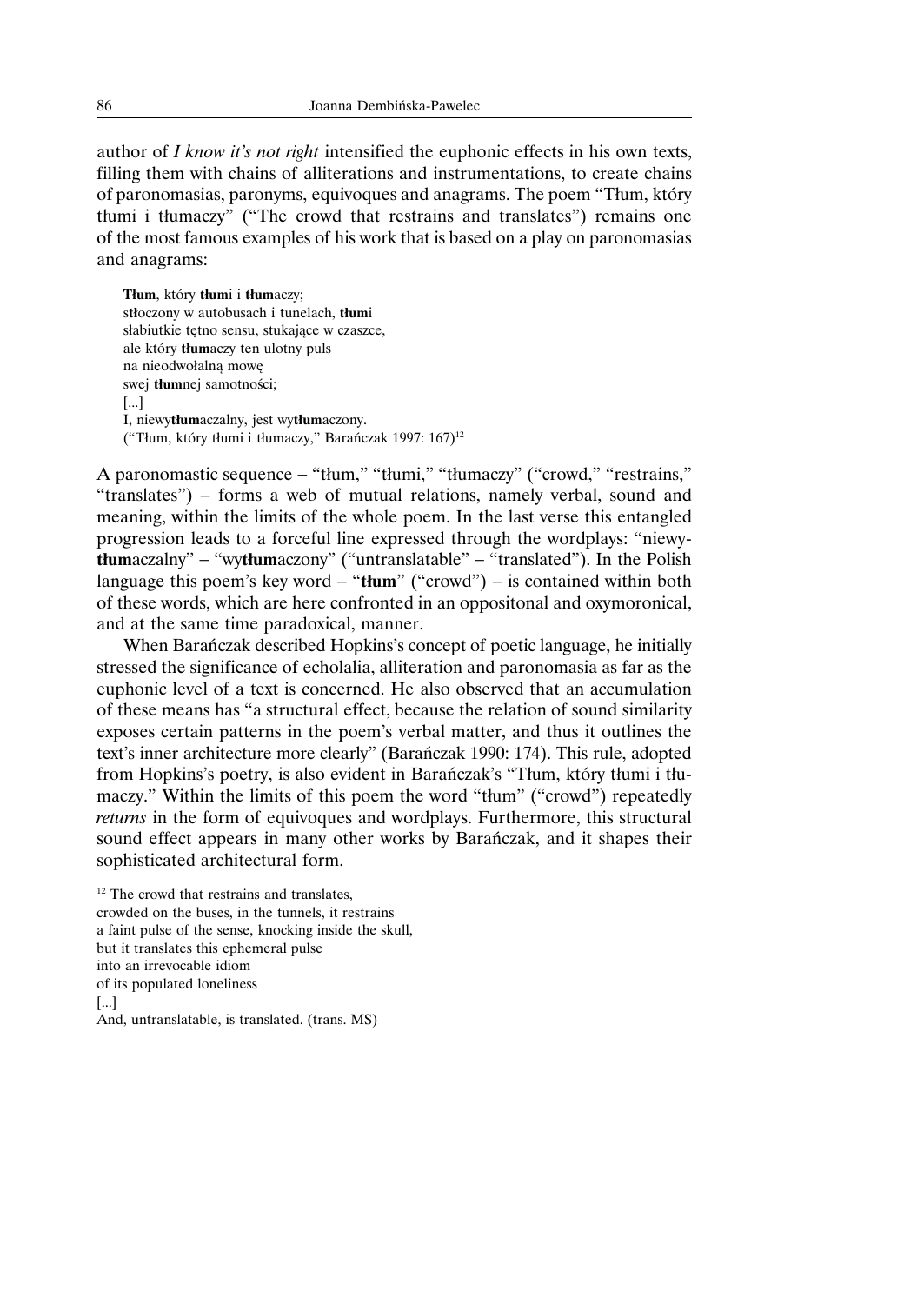In "First elegy, early winter" the richness of the instrumentation of the verse is noticeable, as it completes the poem's text euphonically. However, it is the third verse that is constructed using a complex play of paronomasias and paronyms:

Kto w wietrznym śnie tutaj wyrósł, kto w wieczny śnieg tutaj wrósł ("1.11.79: Elegia pierwsza, przedzimowa," Barańczak 1997: 185)<sup>13</sup>

They form characteristic pairs connected by a sound similarity, which is followed, as Hopkins postulated, by an unexpected semantic proximity:

**wietrzn**ym − **wieczn**y; **śnie** − **śnie**g; **w**y**rósł** − **wrósł** (windy − perpetual; sleep − snow; grew up − grew into)

In this poem, just as in Hopkins's texts, chains of alliterations, instrumentation and paronomasias appear. In the second stanza, for example:

[...] **S**zkoleni w **s**kuleniu, w **s**tuleniu dłoni, w **s**tuleciu tym i w tych **s**tronach [...] ("1.11.79: Elegia pierwsza, przedzimowa," Barańczak 1997: 185)<sup>14</sup>

The sequence of paronyms thus created is particularly interesting:

**skuleniu** − **stuleniu** − **stuleciu** (being cringed − closed up − century)

The sequences which continue to return within the poem are an important component, similarly to the characteristic pairs of words, matched paronomastically, where the recurring "**zmart**-" always evokes the word "śmierć" ("death"), pronounced [sm'rt'] in Old Polish:

```
zmarzniętych − zmartwionych; zmartwionym − zmartwiałym,
zmartwiałych − zmarniałych
```
These pairs, assimilated at the level of sound and recurring within the text, as per Hopkins's guidelines, "expose certain patterns in the poem's verbal matter", and "outline the text's inner architecture".

In "Elegy..." the use of verse instrumentation grows in importance, since it co-creates this poem's semantics. For instance, in the closing section the text is dominated by the phoneme **r**: "zanika // scze**r**niała p**r**yzma, jak żyzne błoto wyg**r**ywa w tej walce, / jak ziemia przebiśniegiem przebija ka**r**tę śniegu"

<sup>&</sup>lt;sup>13</sup> He who grew up in a windy sleep here, he who grew into a perpetual snow here (trans. MS)

<sup>&</sup>lt;sup>14</sup> Trained in being cringed, in having hands closed up,

in this century and in this neighborhood (trans. MS)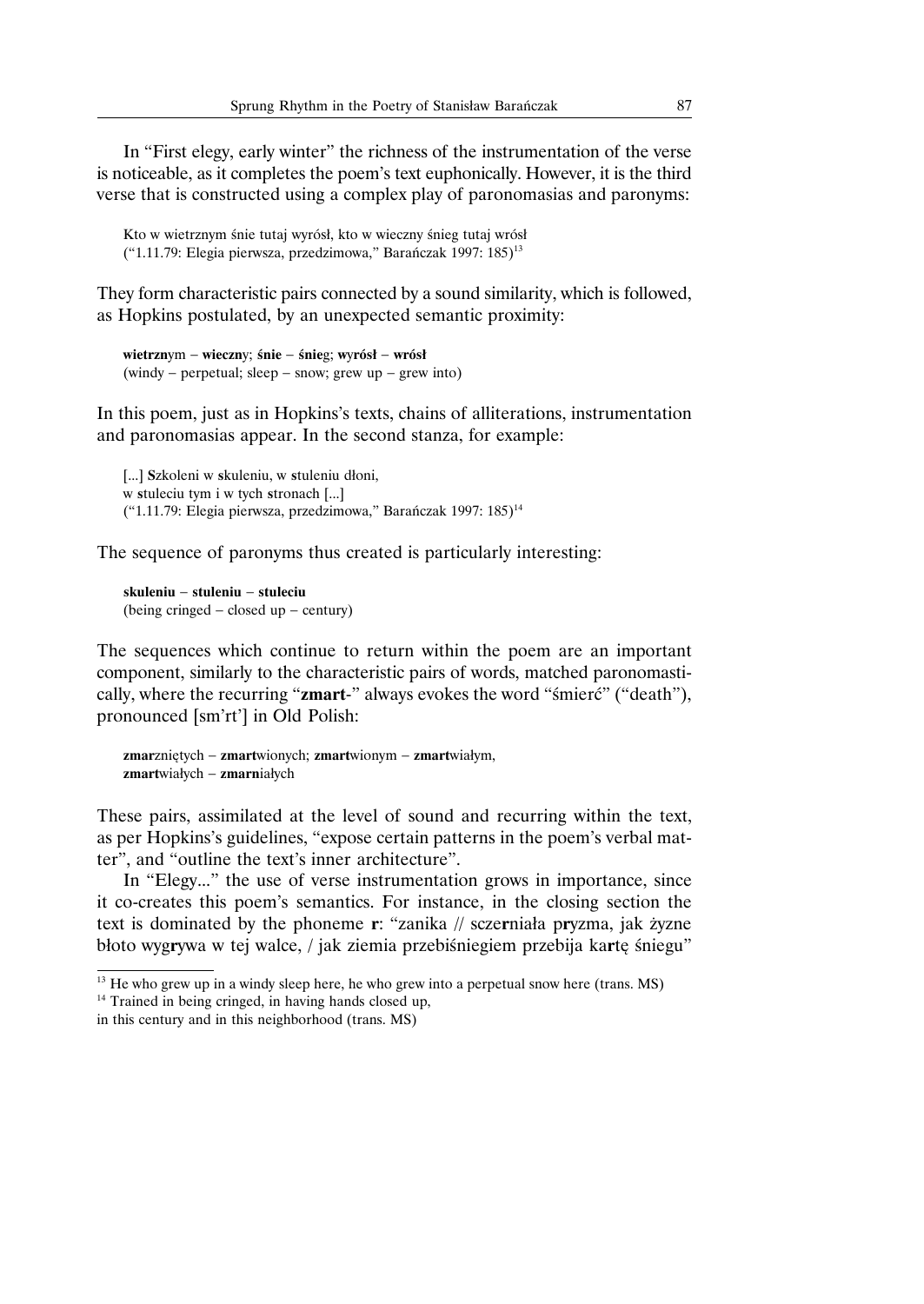("it's vanishing − // the blackened pile, as fertile mud is winning this battle, / as earth is drilling through a snow sheet with a snowdrop"). The sequence of **r** instrumentations is continued in the words that are the most important in this poem: "śmie**r**ci" ("of death"), "w**r**ócą − twa**r**dsze i t**r**walsze" ("they will return − harder and more persistent"). All such measures of poetic language, intensified euphonically, build − as in Hopkins's poetry − the *inscape* effect. They mean that the world depicted in "First elegy, early winter" becomes a concrete, sensual vision, expressive and individualized.

Translating Hopkins's poetry influenced Barańczak's own artistic work in a substantial and significant manner. It acquainted the Polish poet with a method by which sprung rhythm could be created. Hence, he was able to gain, as Hopkins postulated, the "distinctness of rhythm and a naturalness of expression". It also made it possible for him to investigate the philosophy of poetic language, the issue of the *inscape* concept and it sensitized him to a poem's sound values that are capable of shaping its inner architecture in an independent way. Stanisław Barańczak was always interested in linguistic experiments, but thanks to translating Hopkins's poetry and analyzing the theory behind Hopkins's work, he investigate the poetic possibilities of metrical language in much greater depth.

(translated by Maciej Skrzypecki)

### **REFERENCES**

Attridge D., 1982, *The Rhythms of English Poetry*, London and New York: Longman.

- Attridge D., 2006, *Poetic Rhythm. An Introduction*, Cambridge: Cambridge University Press.
- Barańczak S., 1990, *Tablica z Macondo. Osiemnaście prób wytłumaczenia, po co i dlaczego się pisze*, Londyn: "Aneks".
- Barańczak S., 1992a, *Ocalone w tłumaczeniu. Szkice o warsztacie tłumacza poezji z dołączeniem małej antologii przekładów*, Poznań: Wydawnictwo a5.
- Barańczak S., 1992b, "Wstęp," in: Hopkins G.M., *33 wiersze*, selection, trans., introd., ed. S. Barańczak, Kraków: Arka.
- Barańczak S., 1993, *Zaufać nieufności. Osiem rozmów o sensie poezji 1990-1992*, ed. K. Biedrzycki, Kraków: Wydawnictwo m.
- Barańczak S., 1996, *Poezja i duch Uogólnienia*, Kraków: Znak.
- Barańczak S., 1997, *Wybór wierszy i przekładów*, Warszawa: Państwowy Instytut Wydawniczy.
- Biedrzycki K., 1995, *Świat poezji Stanisława Barańczaka*, Kraków: Universitas.
- Dembińska-Pawelec J., 1999, *Światy możliwe w poezji Stanisława Barańczaka*, Katowice: Wydawnictwo Uniwersytetu Śląskiego.
- Dembińska-Pawelec J., 2006, *Villanella. Od Anonima do Barańczaka*, Katowice: Wydawnictwo Uniwersytetu Śląskiego.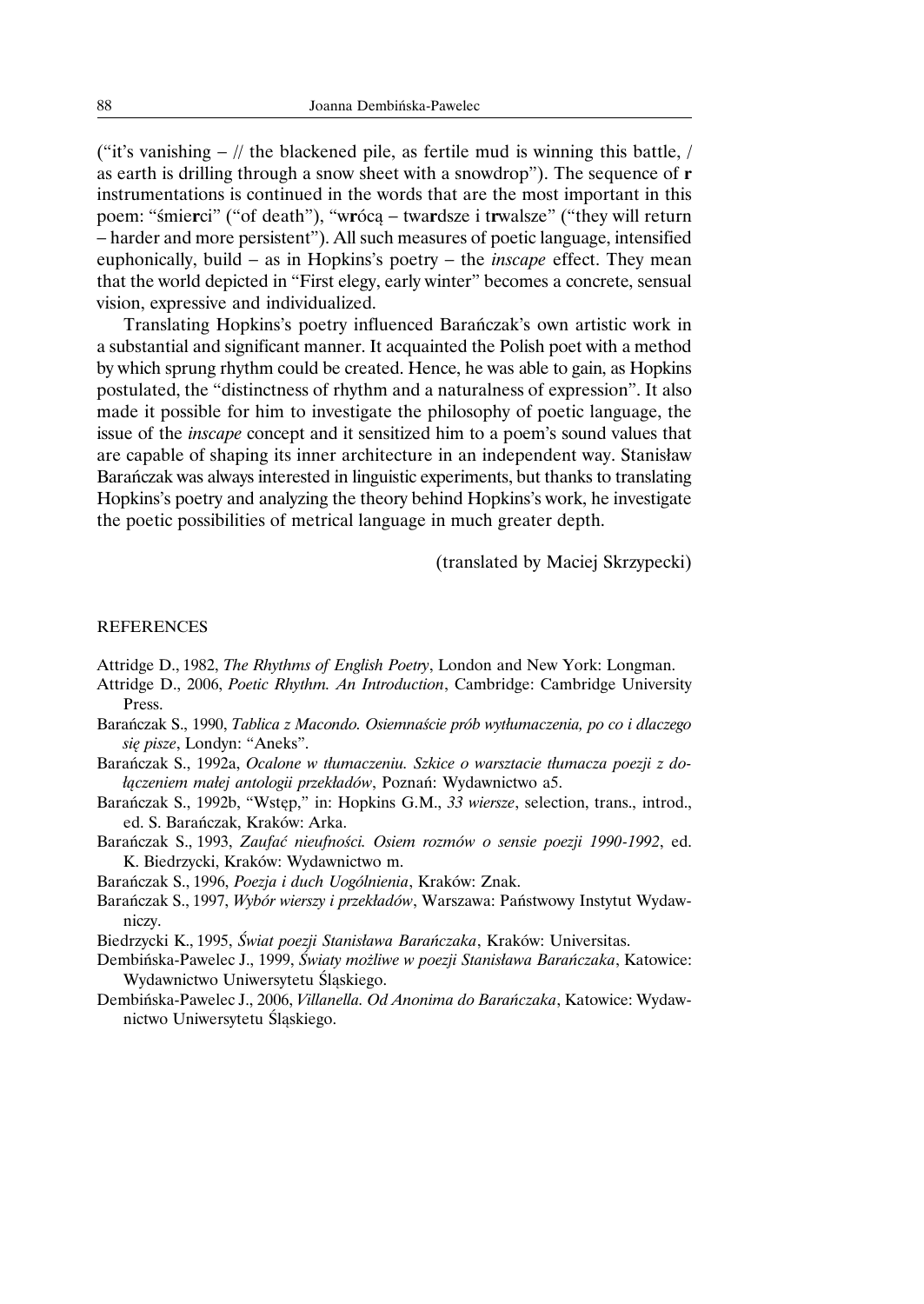- Dembińska-Pawelec J., 2010, *"Poezja jest sztuką rytmu." O świadomości rytmu w poezji polskiej dwudziestego wieku (Miłosz* − *Rymkiewicz* − *Barańczak)*, Katowice: Wydawnictwo Uniwersytetu Śląskiego.
- Dłuska M., 1978, *Studia z historii i teorii wersyfikacji polskiej*, vol. 2, Warszawa: Państwowe Wydawnictwo Naukowe.

Dobrzyńska T., Kopczyńska Z., 1979, *Tonizm*,Wrocław: Zakład Narodowy im. Ossolińskich.

- Hobsbaum P., 2007, *Metre, Rhythm and Verse Form*, London and New York: Routledge.
- Hopkins G.M., 1972, *Look up at the Skies! Poems and prose*, selection and introd. R. Warner, London, Sydney, Toronto: The Bodley Head.
- Hopkins G.M., 1981, *Wybór poezji*, trans. S. Barańczak, Kraków: Znak.
- Hopkins G.M., 1992, *33 wiersze*, selected, trans., introd., ed. S. Barańczak, Kraków: Arka.
- Kwiatkowski J., 1995, *Magia poezji (O poetach polskich XX wieku)*, selection M. Podraza-Kwiatkowska, A. Łebkowska, Kraków: Wydawnictwo Literackie.
- Okoński M., Szostkiewicz A., 1994, "Poeta w krawacie. Ze Stanisławem Barańczakiem rozmawiają Michał Okoński i Adam Szostkiewicz," *Tygodnik Powszechny* 51-52.
- Pawelec D., 1992, *Poezja Stanisława Barańczaka. Reguły i konteksty*, Katowice: Wydawnictwo "Śląsk".
- Pawelec D., 1994, "Pokolenie 68. Wybrane zagadnienia języka artystycznego," in: *Cezury i przełomy. Studia o literaturze polskiej XX wieku*, ed. K. Krasuski, Katowice: Wydawnictwo Uniwersytetu Śląskiego, pp. 124-139.

Sadowski W., 2004, *Wiersz wolny jako tekst graficzny*, Kraków: Universitas.

Szulc Packale´n M., 1987, *Pokolenie 68. Studium o poezji polskiej lat siedemdziesiątych*, Uppsala: Almqvist & Wiksell International.

# **Sprung Rhythm in the Poetry of Stanisław Barańczak Keywords: poetry, sprung rhythm, S. Barańczak, G.M. Hopkins, translation**

#### Summary

This article demonstrates the influence of G.M. Hopkins's poetry, especially his idea of sprung rhythm, on the works of S. Barańczak. Barańczak translated Hopkins's poems in the late 1970s. He is also the author of articles addressing Hopkins's life and poetry. During the process of translation Barańczak had the opportunity to investigate not only Hopkins's philosophical and religious poems, but also his concept of sprung rhythm. This specific rhythmical form was an interesting translation issue for Barańczak, which he analysed in his articles. The author of this paper shows that sprung rhythm which was encountered during the process of translation permeated Barańczak's own poems. The rhythmical form in Hopkins's poems is similar to the Polish tradition of accentual long-line verse, originating from Mickiewicz's poetry. Barańczak used this pattern in translations and in his own poems, but he modified it to make it similar to Hopkins's model of sprung rhythm. The author also proves that Barańczak was inspired by Hopkins's prosodic effects, especially instrumentation of verse and paronomasia.